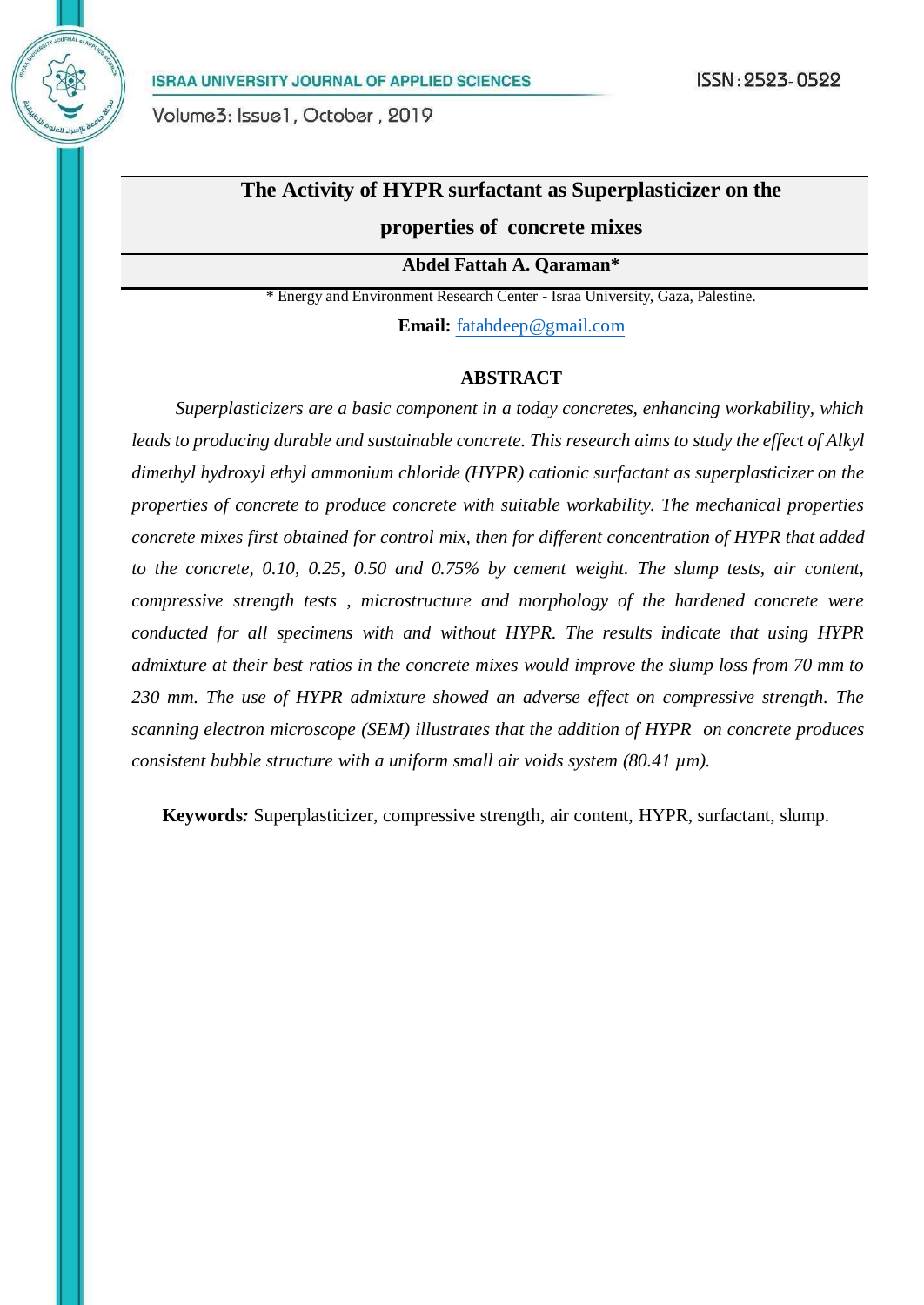Volume3: Issue1, October, 2019

# **1. Introduction**

Superplasticizers are chemical admixtures providing workability enhancement at low water to cement ratios (W/C) which leads to producing durable and sustainable concrete.

The main action of the superplasticizers is to wrap themselves around the cement particles and give them a highly negative charge so that they repel each other, by repelling action cement particles are deflocculated and dispersed releasing water confined inside them.

The workability can be enhanced by using the exact required amount of superplasticizer (Andersen, 1986) and (MacInnis and Racic, 1986). Usually, manufacturers indicate the effects of such admixture; however, their action and performance should be checked before use (Baalbaki, and Aitcin, 1994). When concrete is fresh, it is desirable to be malleable or workable. However, sometimes, due to scorching conditions at the site, desirable workability cannot be maintained. Then superplasticizer enhances the workability to a sufficient extent by lowering the shear and flow resistance [Golaszewski, and Szwabowski, 2004]. Even in the case of selfconsolidating concrete, superplasticizer greatly enhances the workability of concrete (Felekoglu, and Sarıkahya, 2008) and ( Sahmaran, et. al 2006). Normally, the chemical admixtures used for reducing water are liquids and have less than 0.5 percent of cement weight. In these chemical admixtures, solid's contribution ranges from 30 - 40% of total volume. In low range water reducing admixtures, high retardation and bleeding may take place but, comparatively, high range water reducing admixtures can be added from 0.7- 2.5% of cement weight [Hameed, 2012].

HYPR belong to a chemical family called surfactants, surfactants are amphipathic molecules, which have two characteristics, polar head, and non-polar tail, in different parts of the same molecule. Therefore, a surfactant molecule has both hydrophilic and hydrophobic characteristics. Surfactants are classified, based on the charged groups present in their heads, into the following four categories: [Qaraman, 2017) Anionic, cationic, non-ionic and amphoteric or zwitterionic. HYPR is a cationic surfactant, which has an appositive charge in its head.

The main aim of research is to study the effect of (HYPR) as superplasticizer on the fresh and hardened properties of concrete to produce concrete with adequate workability.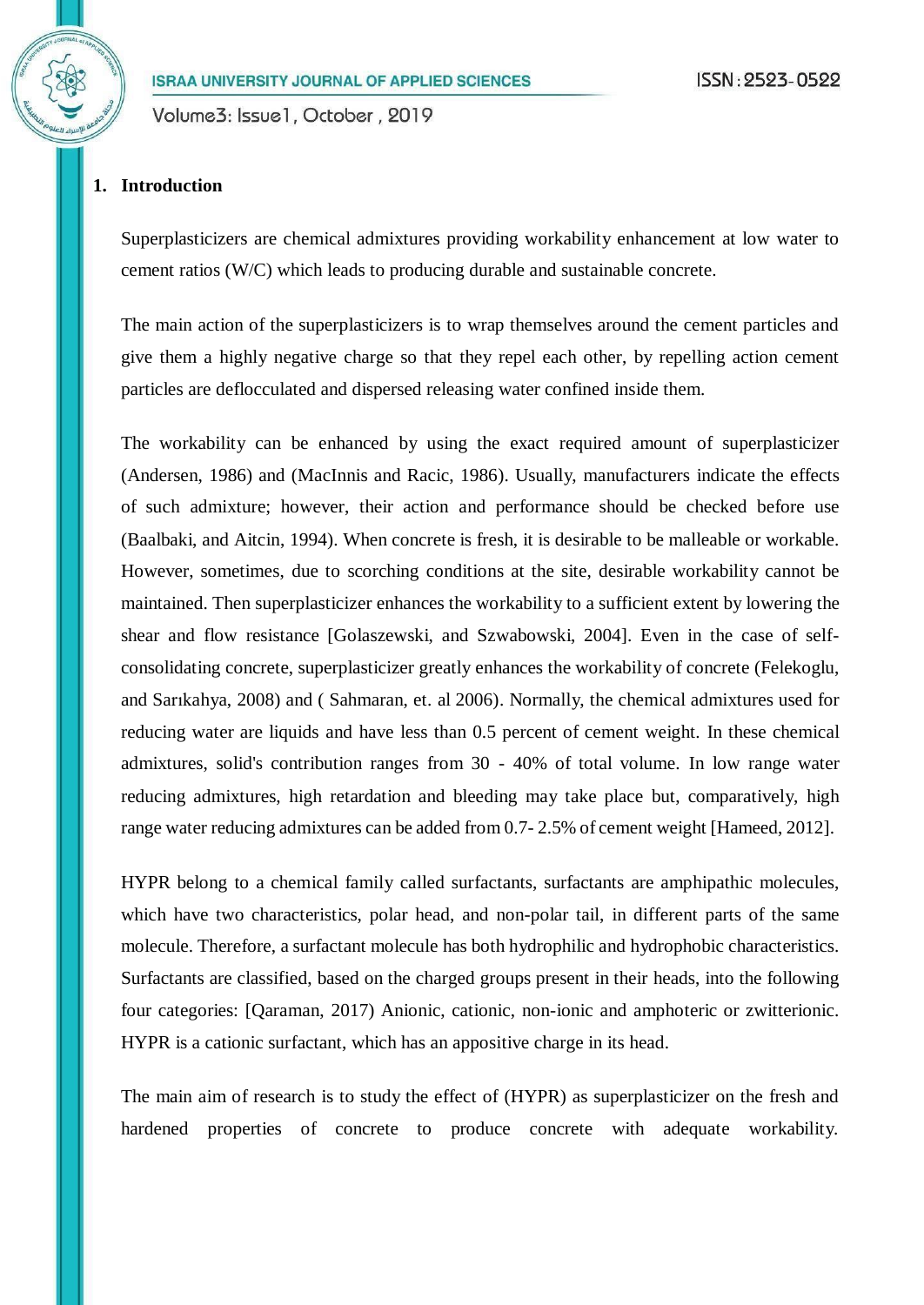# **2. Experimental**

# **2.1 Materials**

#### **2.1.a Surfactant**

Different cooncentration 0.10, 0.25, 0.50 and 0.75% are used of the surfactant Alkyl dimethyl hydroxyl ethyl ammonium chloride (HYPR) which supplied from Clariant, the HYPR surfactant structure is:



**Figure 1: Alkyl dimethyl hydroxyl ethyl ammonium chloride (HYPR) chemical structure**

#### **2.1.b Cement**

The cement used is Portland cement of mark CEM I 52.5N obtained from El-Arish cement factory. Its chemical composition is given in Table (1).

| $\mathbf{O} \mathbf{x}$ | Si             | $\mathbf{Al}_2$ | Fe <sub>2</sub> | $\mathbf{Ca}$ | <b>Na</b>      | $K_2$       | C <sub>I</sub> | M              | S <sub>O</sub> | $\mathbf{Fr}$ | Ig        |
|-------------------------|----------------|-----------------|-----------------|---------------|----------------|-------------|----------------|----------------|----------------|---------------|-----------|
| ide                     | $\mathbf{O}_2$ | $\mathbf{O}_3$  | $\mathbf{O}_3$  | 0             | 2 <sub>2</sub> | $\mathbf 0$ |                | g <sub>0</sub> | 3              | ee            | nit       |
| (%)                     |                |                 |                 |               |                |             |                |                |                | Ca            | ion       |
|                         |                |                 |                 |               |                |             |                |                |                | $\Omega$      | Lo        |
|                         |                |                 |                 |               |                |             |                |                |                |               | <b>SS</b> |
| <b>OP</b>               | 22.            | 5.5             | 3.6             | 62.           | 0.2            | 0.1         | 0.0            | 2.3            | 0.9            | 0.9           | 1.2       |
| $\mathbf C$             | 12             | 6               | 9               | 87            | 9              |             | $\overline{2}$ | 6              | T              | $\gamma$<br>∠ |           |

**Table (1): Chemical composition of the used ordinary Portland cement (OPC). (Qaraman et al ,2016)**

The cement tested according to ASTM C109, C187, C191 and C204 and the result are accepted according to the specification of ASTM C150. The results physical and a mechanical properties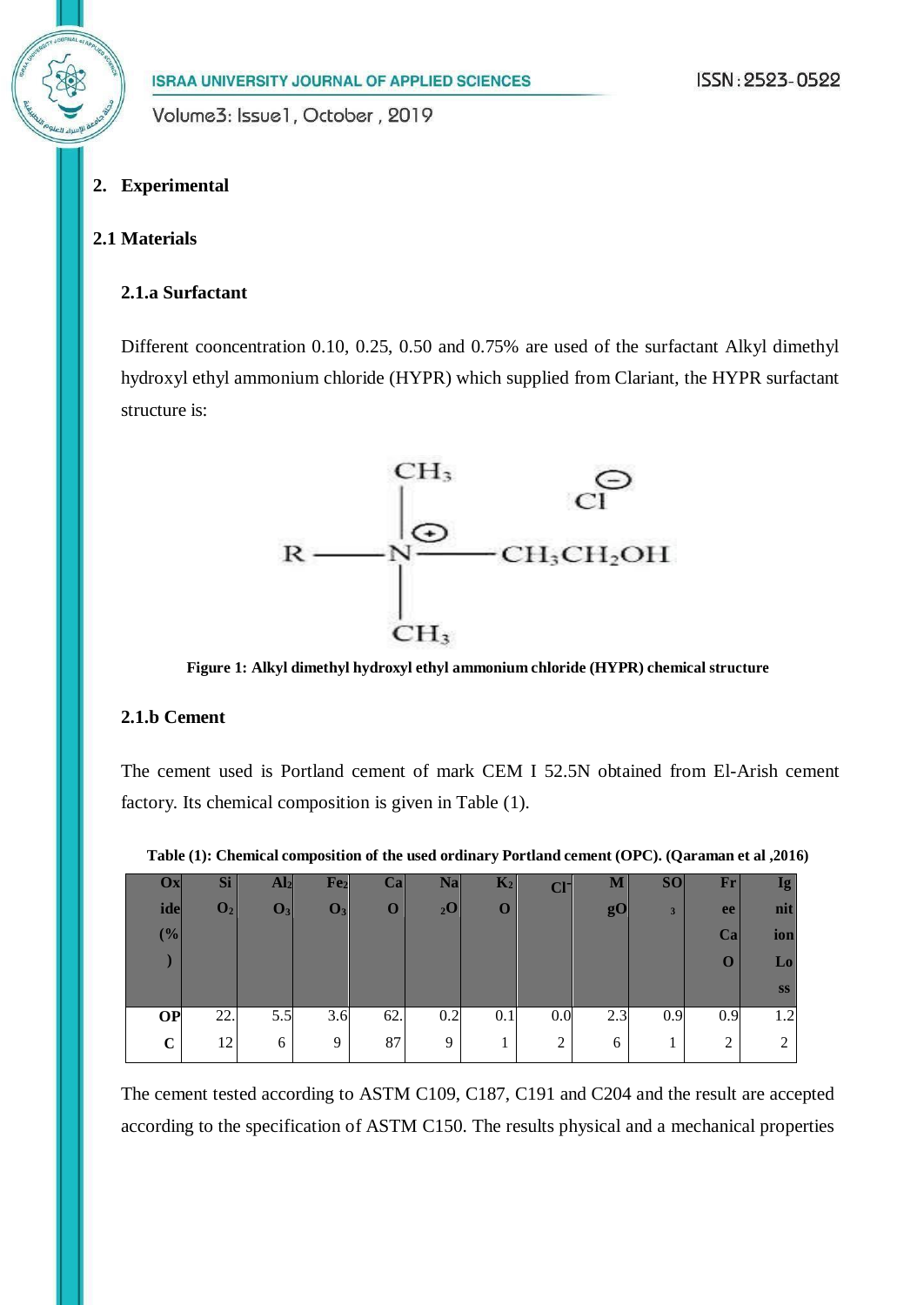Volume3: Issue1, October, 2019

and the specification requirement according to ASTM C150 of the cement was mentioned in Table (2).

| Type of test                            | <b>Related</b><br><b>ASTM</b><br>specification | <b>Characteristic</b> | <b>Result</b> | <b>Cement</b><br><b>Type</b><br>$\bf{I}$<br><b>ASTM</b> |
|-----------------------------------------|------------------------------------------------|-----------------------|---------------|---------------------------------------------------------|
|                                         |                                                |                       |               | C <sub>150</sub>                                        |
| Setting time using Vicat test           | C <sub>191</sub>                               | Initial               | 105           | >60                                                     |
| (minutes)                               |                                                | Final                 | 315           | < 600                                                   |
| Mortar<br>strength<br>compressive       | C <sub>109</sub>                               | At age 3 days         | 13.5          | Min $12$                                                |
| (MPa)                                   |                                                | At age 7 days         | 29.6          | Min $17$                                                |
|                                         |                                                | At age 28 days        | 47.3          | No limit                                                |
| Blain fineness $\text{cm}^2/\text{g}$ ) | C <sub>204</sub>                               |                       | 3035          | Min.                                                    |
|                                         |                                                |                       |               | 2800                                                    |
| Water demand (%)                        | C <sub>187</sub>                               |                       | 27.5          | No limit                                                |

# **Table (2): Cement characteristic according to testing and (ASTM C150)**

# **2.1.c Aggregate**

The coarse and fine aggregate physical properties are listed as below:

# **2.1.c.1 Sieve analysis**

The coarse and fine aggregate sieve analysis was done according to ASTM C136; the result was listed in the Table (3).

|              |              | <b>Sample Name</b> |                |                 |                |
|--------------|--------------|--------------------|----------------|-----------------|----------------|
| <b>Sieve</b> | <b>Sieve</b> |                    |                |                 |                |
| #            | <b>Size</b>  | <b>Type I</b>      | <b>Type II</b> | <b>Type III</b> | <b>Type IV</b> |
|              |              | (FOLIIA)           | (ADASIA)       | (SMSMIA)        | (Sand)         |
| 1.5"         | 37.5         | 100.00             |                |                 |                |
| 1"           | 25           | 98.56              |                |                 |                |
| 3/4"         | 19           | 59.80              | 100.00         |                 |                |
| $1/2$ "      | 12.5         | 1.78               | 55.44          | 100.00          |                |
| 3/8"         | 9.5          | 0.00               | 8.95           | 95.20           |                |

|  |  |  |  | Table (3): results of coarse and fine aggregate sieve analysis |  |
|--|--|--|--|----------------------------------------------------------------|--|
|  |  |  |  |                                                                |  |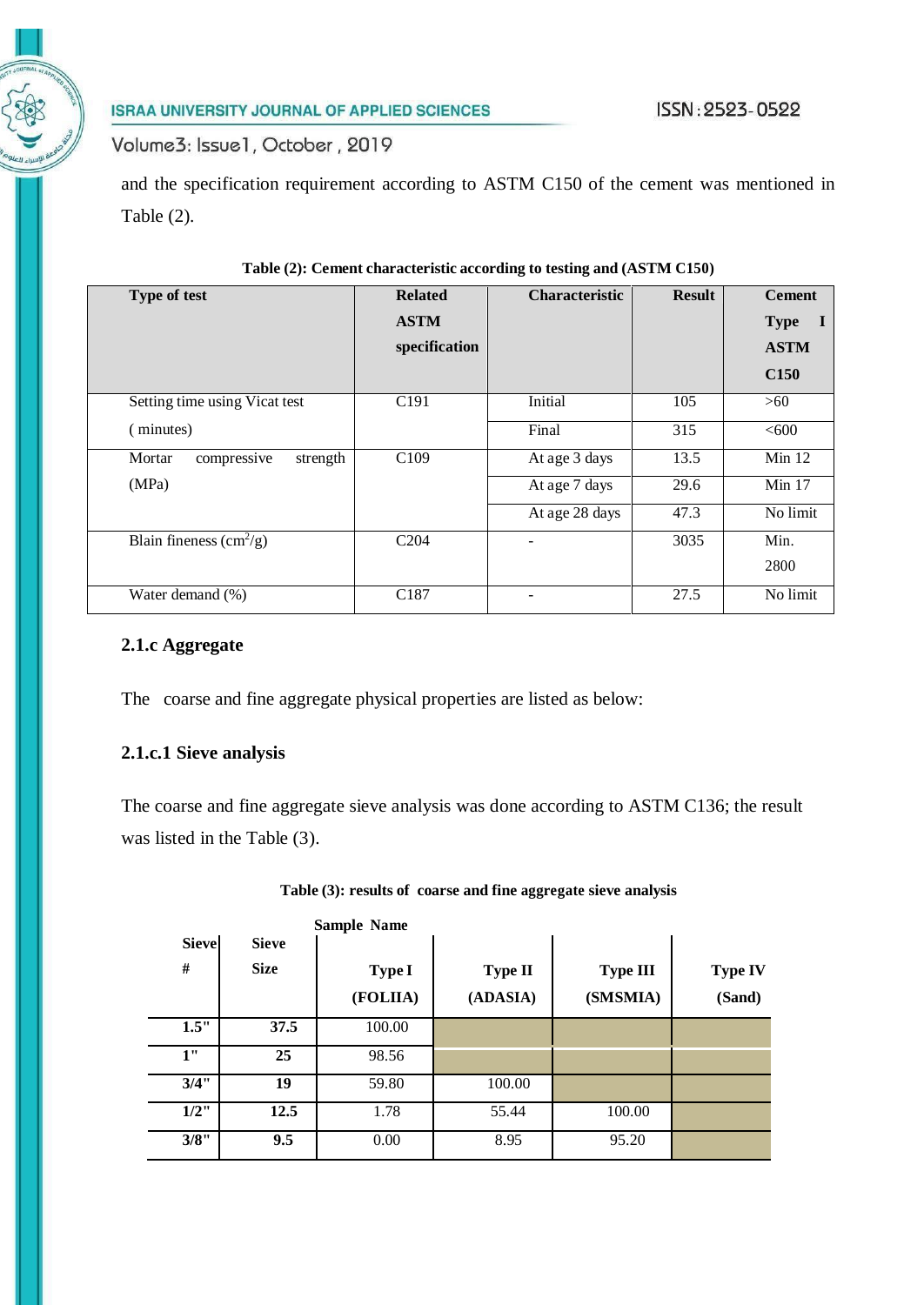Volume3: Issue1, October, 2019

| #4   | 4.75  | 0.00 | 0.00 | 23.32 |        |
|------|-------|------|------|-------|--------|
| #8   | 2.36  | 0.00 | 0.00 | 0.20  | 100.00 |
| #16  | 1.19  |      |      |       | 94.45  |
| #30  | 0.6   |      |      |       | 76.77  |
| #100 | 0.18  |      |      |       | 1.05   |
| #200 | 0.075 |      |      |       | 0.00   |

# **3. Specific Gravity and Absorption**

The specific gravity and absorption of coarse and fine aggregate was done according to ASTM C 127 and ASTM C 128 and the results are listed in Table (4).

|          |            |               |          | Bulk         |                |
|----------|------------|---------------|----------|--------------|----------------|
| Sample   |            |               | Apparent | specifi      | Bulk specific  |
| Name     | Absorption | Specification | specific | $\mathbf{C}$ | gravity in SSD |
|          | After 24   |               |          | gravit       |                |
|          | hour       |               | gravity  | y            |                |
|          |            |               |          |              |                |
| Type I   | 1.25%      | Max. 2%       | 2.654    | 2.549        | 2.588          |
| Type II  | 1.23%      | Max. 2%       | 2.667    | 2.541        | 2.592          |
| Type III | 1.14%      | Max. 2%       | 2.538    | 2.505        | 2.590          |
| Type IV  |            |               |          |              |                |
| (Sand)   | 0.57%      | Max. 2%       | 2.664    | 2.577        | 2.638          |
|          |            |               |          |              |                |

**Table (4): . Specific Gravity and Absorption of coarse and fine aggregate**

# **3.1 Water:**

Tape water is used for all experiments.

# **3.1.a Techniques and Instrumentation:**

# **3.1.a.1 Mix Design:** (Alnjili, 2015)

After finishing of all tests for concrete constituent and ensure that all material like water, aggregate, sand and cement are according to specification, the concrete will design with strength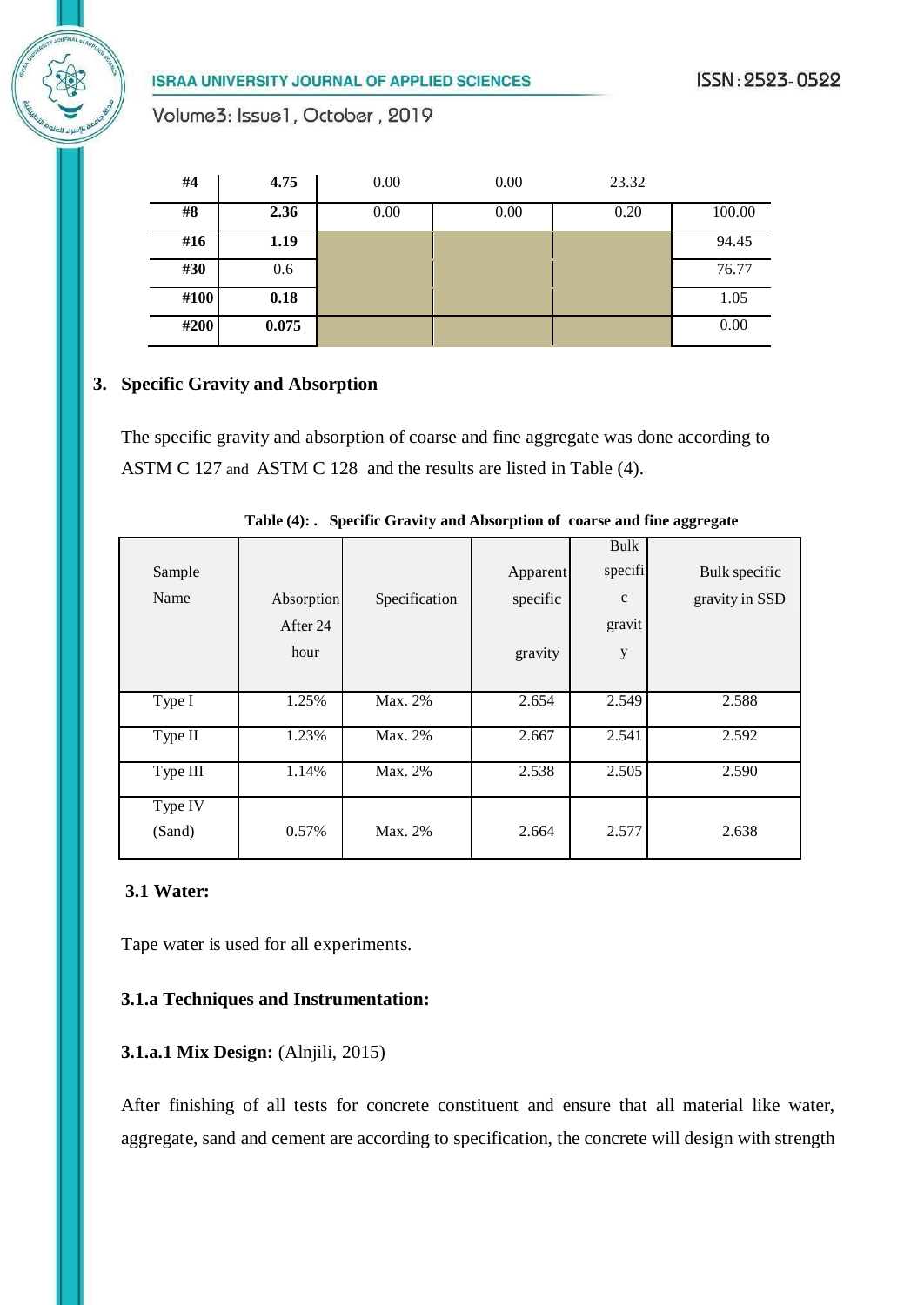30 MPa at 28 days age. The job mix will be designed according to Standard Practice for Selecting Proportions for Normal, Heavyweight, and Mass Concrete (ACI 211.1-91). The design criteria that used in the current study is as:

- 1. **Compressive strength:** The most strength of normal concrete for general use is 30 MPa for cubic strength and *25 MPa* for cylinder strength so the mix will be design for that strength.
- 2. **Slump:** The most slump of normal concrete for general use is between 25 to 100 mm and the mix is designed for slump around 75 to 100 mm.
- 3. **Nominal maximum aggregate size:** The nominal maximum aggregate size in the job mix is 25 mm.
- 4. **Water cement ratio:** The water cement ratio in the job mix is 0.57.
- 5. **The final average weight for job mix:** The final average weight for the job mix is list in Table (5)

| <b>Material</b>  | Weight (kg)    | Volume $(m^3)$ |
|------------------|----------------|----------------|
| Entrapped air    | $\overline{0}$ | 0.0150         |
| Water            | 182            | 0.1650         |
| Cement           | 320            | 0.1016         |
| Coarse aggregate | 1161           | 0.4519         |
| Fine aggregate   | 687            | 0.2665         |
| <b>Total</b>     | 2350           | 1.000          |

**Table (5) : The final average weight for the job mix.**

#### **3.1.b Preparation of concrete specimen:**

#### **3.1.b.1 Mixing procedure:**

The concrete will mix according to Standard Method of Making and Curing Test Specimens in the Laboratory ASTM C 192.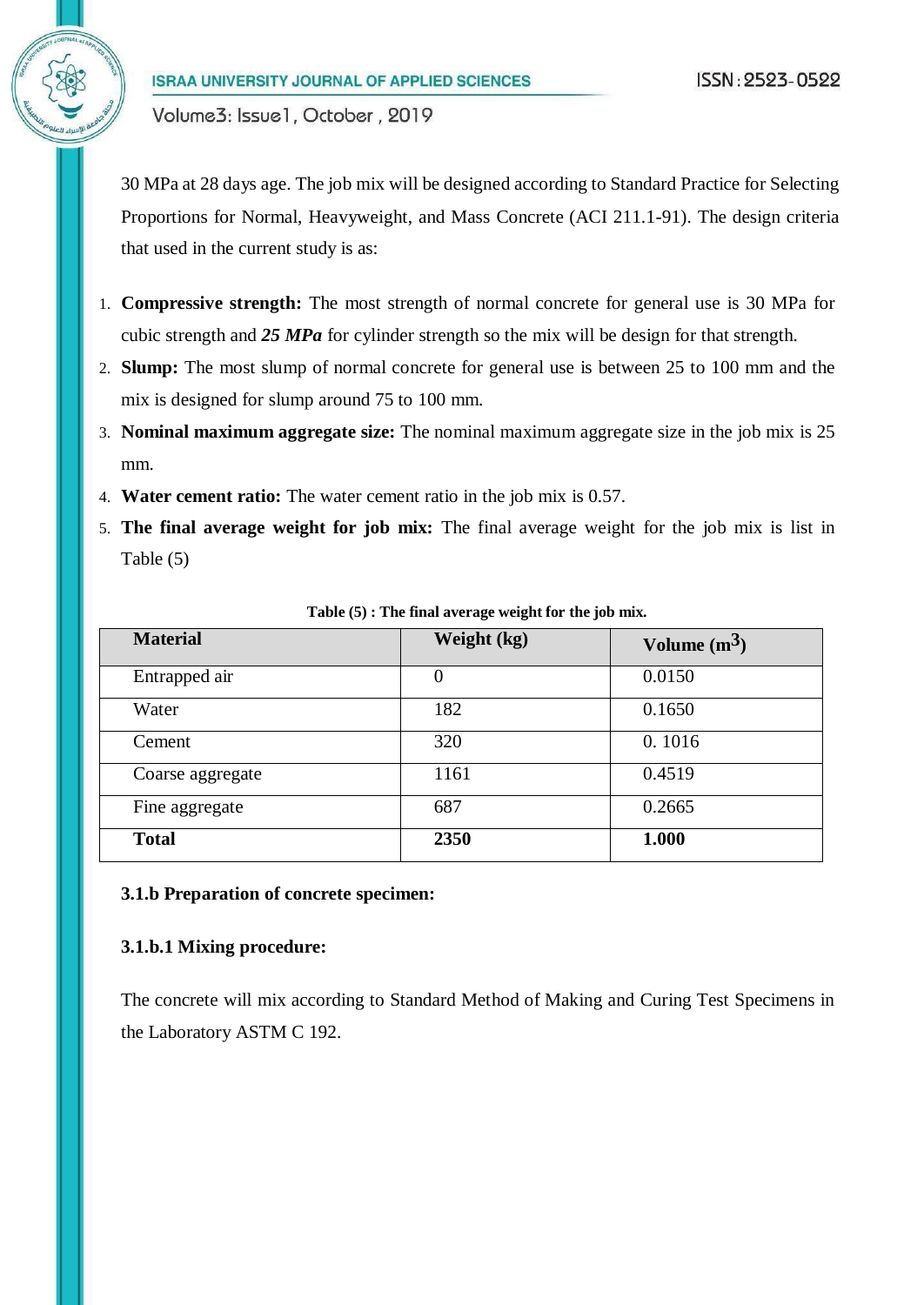Volume3: Issue1, October, 2019

### **3.1.b.2 Curing of hardened concrete:**

After 20-40 hour, the hardened concrete will be removed from the molds very carefully to prevent any defect in the samples. After that, the samples will be placed in curing water tank at temperature 21-25  $\mathbb{C}^0$  until the period of testing.

#### **3.1.b.3 Fresh concrete test and sampling:**

- 1. Slump Test according to ASTM C 143: the test was made to measure the workability of fresh test according to the standard Test Method for Slump of Portland Cement Concrete ASTM C 143, the scope of this test is determination of the slump of hydraulic-cement concrete.
- 2. Sampling of fresh concrete in several molds according to ASTM C 192.
- 3. Compressive strength According to ASTM C 39 and BS 1881, Part 127.
- 4. Air content according ASTM C138.
- 5. The morphology and microstructure of the dried hydrated samples are studied using JEOL JXA 840 A electron Probe micro analyzer SEM. The specimens are coated with a thin film of gold under a vacuum evaporator with cathode rays then analyzed.

# **4. Results and Discussion**

# **4.1 Effect of HYPR on air content of the concrete**

Air content is the controlling factor which affects other aspects of the concrete (i.e. density, compressive strength and workability) (**Qaraman,et al,2016**). *Dodson, 1990* believed that adsorbed surfactant molecules at the surface of the bubble form a film, with their polar heads in the water phase. If the molecule is charged, the bubble acquires this charge. The electrostatic repulsion keeps bubbles separated and prevents coalescence. In addition, the ends of the surfactants molecules that protrude into the water are attracted to cement grains. This allows for a coating of calcium salts (the products of cement hydration) to be formed around each air bubble, making it more stable than bubbles formed in plain water **(Algurnon, 2013).**

The results, which presented graphically on figure (1) shows that the entrained air is increased gradually with the surfactant concentration until it reaches a maximum value at a fixed surfactant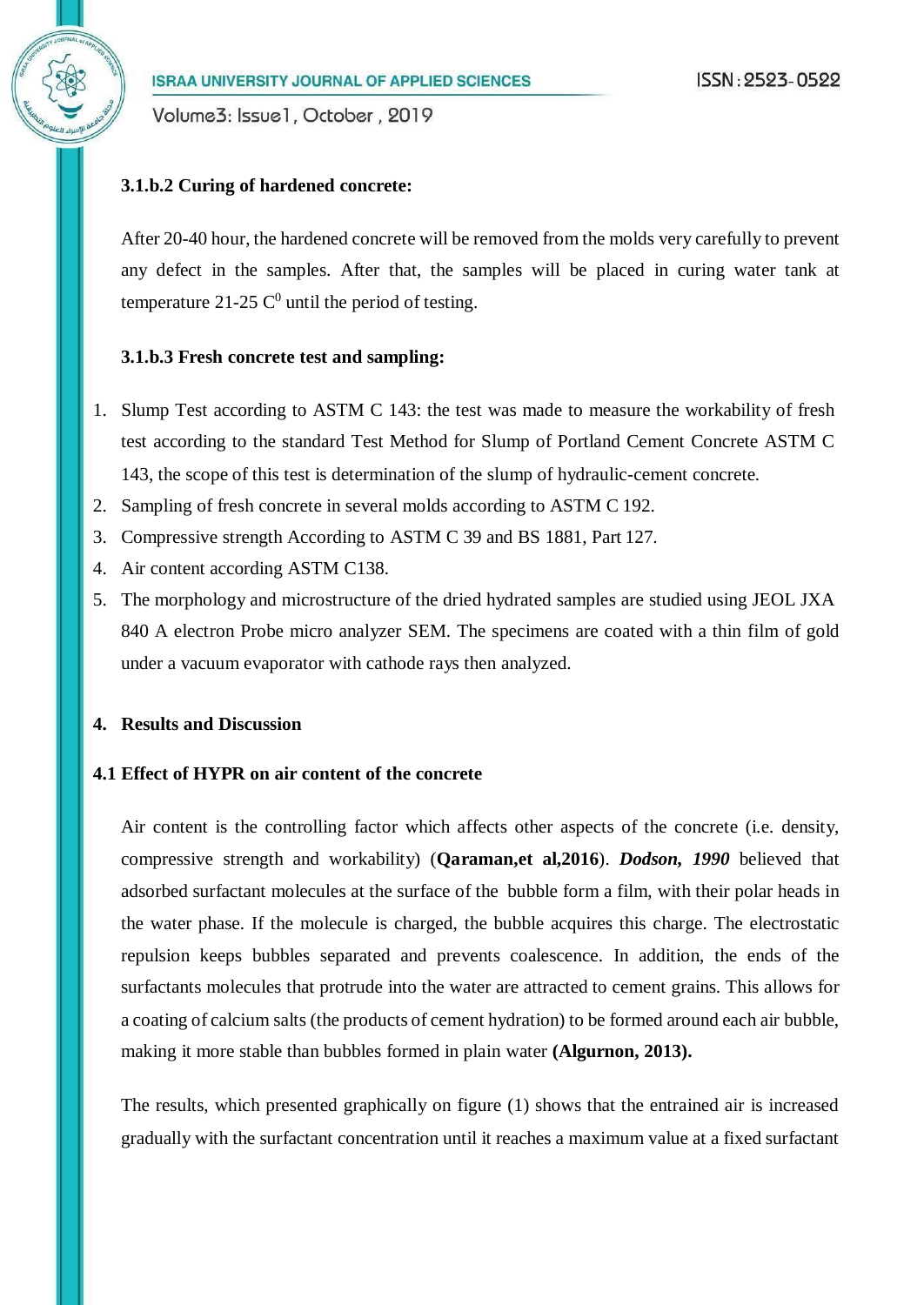content. However, the maximum air content is 11.31% on using 0.75 % of the HYPR surfactant by weight of cement.

The efficiency of HYPR as air entraining agent may refer to the electrostatic repulsion between the positive charges on the quaternary nitrogen of HYPR and those on the cement grains, which may enhance the air bubbles separation and stabilize them due to the probable formation of hydrogen bonding between the HYPR hydroxyl group and the silica network (CSH).



**Figure (1): The air entrained by 0.10, 0.25, 0.50 and 0.75% HYPR**

#### **4.2 Effect of HYPR on the concrete slump**

The slump test is essential for measuring the workability of fresh concrete. The concrete consistency in that specific batch slump test measures the consistency of concrete in that specific batch. It is conducted to test the consistency of fresh concrete. Consistency refers to how much the ease of the concrete flows.

Consistency affects concrete workability. That is, wetter blends are more workable than drier ones, but concrete of the same consistency may vary in workability.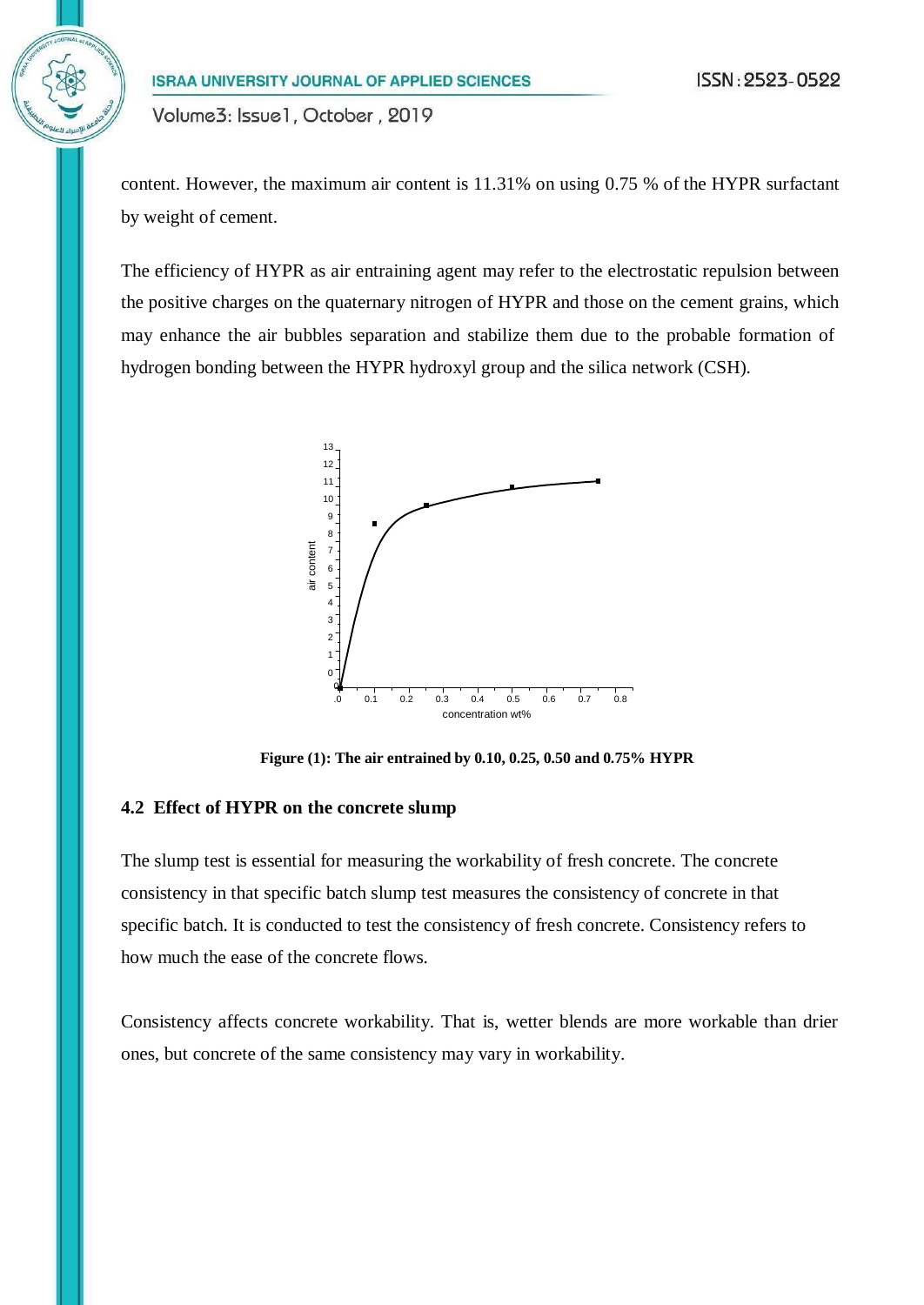Volume3: Issue1, October, 2019

The recorded data used to observe the relation between quantities of HYPR surfactant and slump loss. The data of slump loss for different quantities of HYPR surfactant as shown in figure (2) the slump loss against the time for different quantities of HYPR. the figure shows that the slump decrease with time. the results are acceptable since the ongoing hydration process produces calcium silicate hydrate which fills the pores between the cement particles and aggregate. As a result, the concrete setting will reduce the concrete fluidity, hence, the slump is reduced too. When observation is done on the content of HYPR, an increase in dosage of the chemical admixture will decelerate the rate of setting of concrete, since HYPR surfactant will help to conserve the fluidity of concrete for a longer time, and hence, reduce the slump loss during the transportation of concrete. The optimum content of HYPR is 0.50 % by cement weight, however, over dosage of HYPR will not lead to significant improvement of concrete slump. As a result, a conclusion is made that HYPR is more effective in retaining the slump of the concrete than the normal concrete.



**Figure (2): Relations between the HYPR concentration and the slump loss values**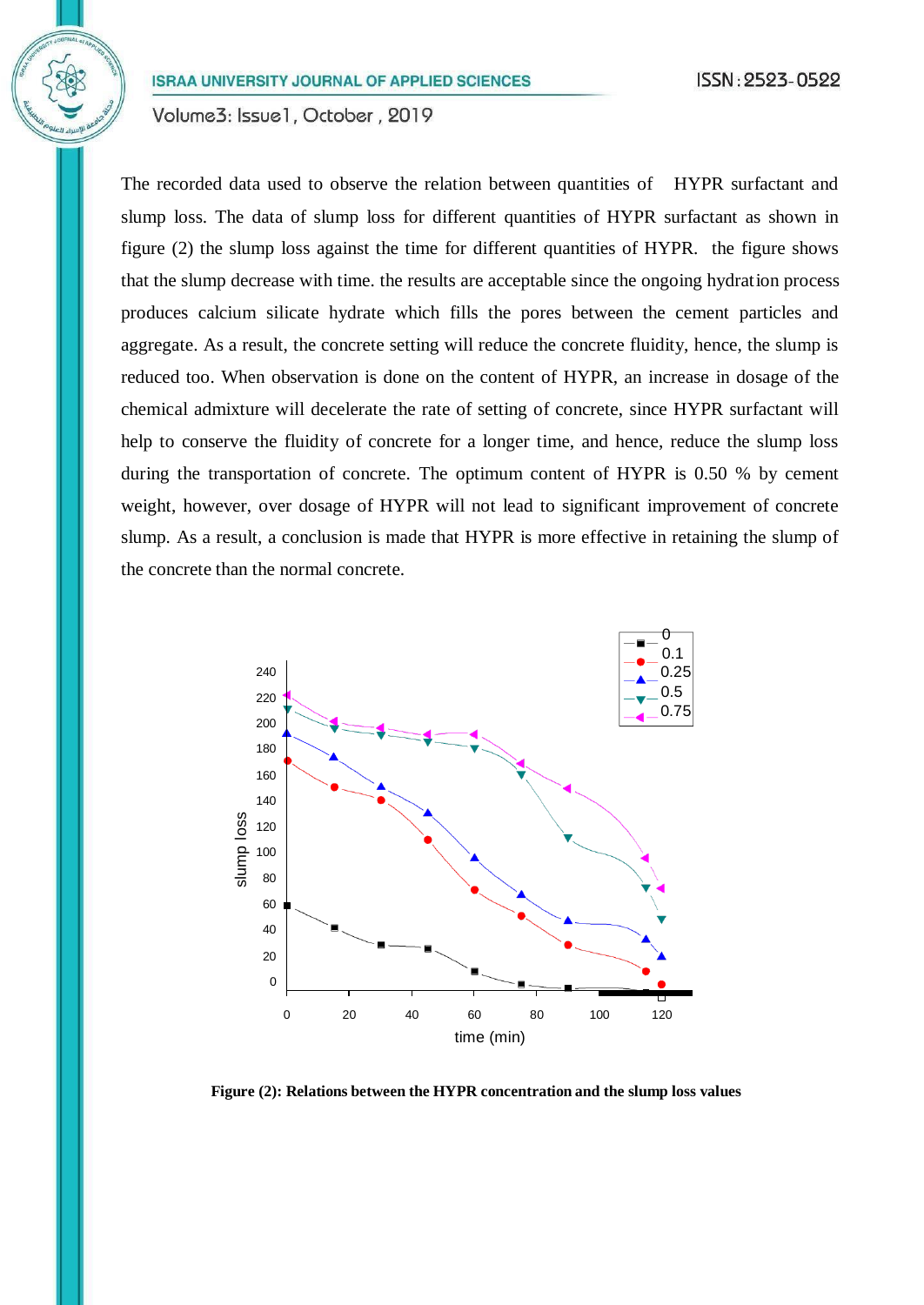Volume3: Issue1, October, 2019

# **4.3 Effect of HYPR on the concrete compressive strength**

Compressive strength is a critical criterion in the design of concrete. The properties of concrete are time-dependent, therefore, any test should be conducted at a certain hydration age on concrete. The compressive strength values of concrete with and without HYPR surfactant at different concentrations and different hydration ages (7, 14, and 28 days) were determined. To examining the compressive strength, three specimens of each mix at each hydration time are used. The mean value is considered of the compressive strength of the three specimens at each hydration age. The 7, 14, and 28 days compressive strength of the mixes with 0.10, 0.25, 0.50, and 0.75% of HYPR surfactant by cement weight are shown in Figure (3). The results indicate that 7 days specimens compressive strength is about 75% of 28 days compressive while the 14 days specimens compressive strength reach about 90% of 28 days compressive strength. The compressive strength values of all mixes directly proportional to the progress of the hydration time. This is believed to be due to the progress of the cement hydration reaction. the increment of compressive strength of the concrete specimens with the hydration time is noticed in all cases regardless of the presence or absence of a surfactant or their concentrations. The maximum values of compressive strength are achieved, in all cases, after 28 days of hydration. In addition, Figure (3) shows that the compressive strength was inversely proportional with HYPR dosages, the 7days compressive strength decreased linearly from 20.3 MPa at specimens with 0.10% HYPR to 14.9 MPa at specimens with 0.75% HYPR. The 14 days compressive strength decreased linearly from 25.3 MPa at specimens with 0.10% of HYPR to 18.5 MPa at specimens with 0.75 of HYPR. In the same context, The 28 days compressive strength decreased linearly from 28.4 MPa at specimens with 0.10 % of HYPR to 20.9 MPa at specimens with 0.75% of HYPR.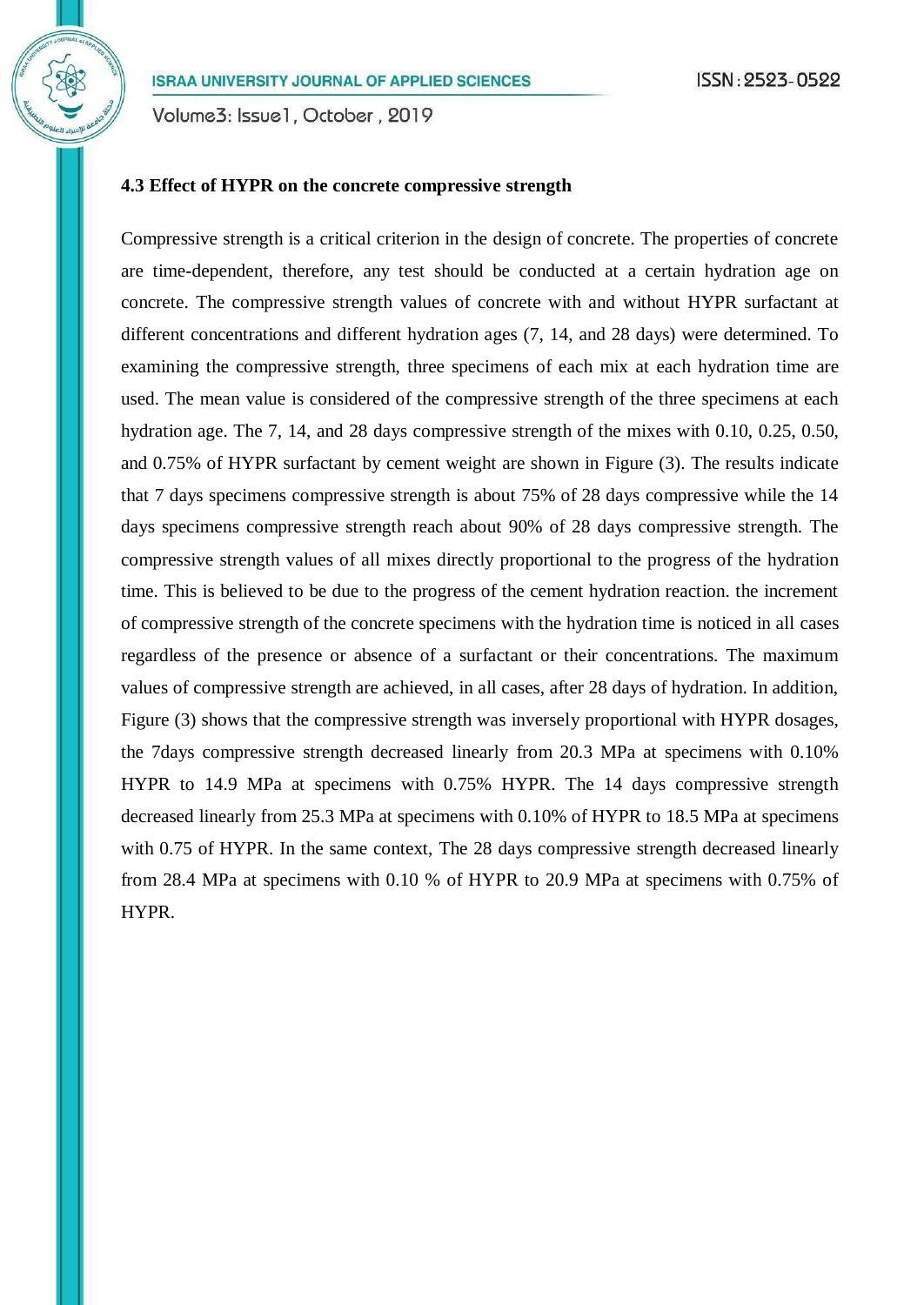Volume3: Issue1, October, 2019

This decrease in the compressive strength by increasing the HYPR content can be explained mainly by the increase in the air content of the samples due to the fact that HYPR is an effective entraining agent, these air voids weaken the strength of concrete. (Qaraman & Zuhud, 2018).



**Figure (3): effect of HYPR concentration on the compressive strength**

# **4.4 The morphology and microstructure effect of the addition of HYPR on of the hardened concrete.**

The scanning electron microscope (SEM) is a good tool for chemical analysis and imaging in cement pastes and concrete . It's high resolution enables a detailed study the surface topography of the rough surfaces of e.g. the formed calcium silicate hydrate (CSH) and calcium hydroxide (CH). The graphs of the hardened concrete with and without HYPR after 28 days are shown in Figure 4 (a &b). Figure (4-a) shows the hydration products formed in absence of HYPR. CH exist as hexagonal plates and the ettringite needles appears beside the fibrous CSH phase. When HYPR is added an increase in the amount of calcium hydroxide, which has a layered structure, appears beside CSH crystals (figure 4-b) .

On other hand, the structure of concrete with addition of HYPR produces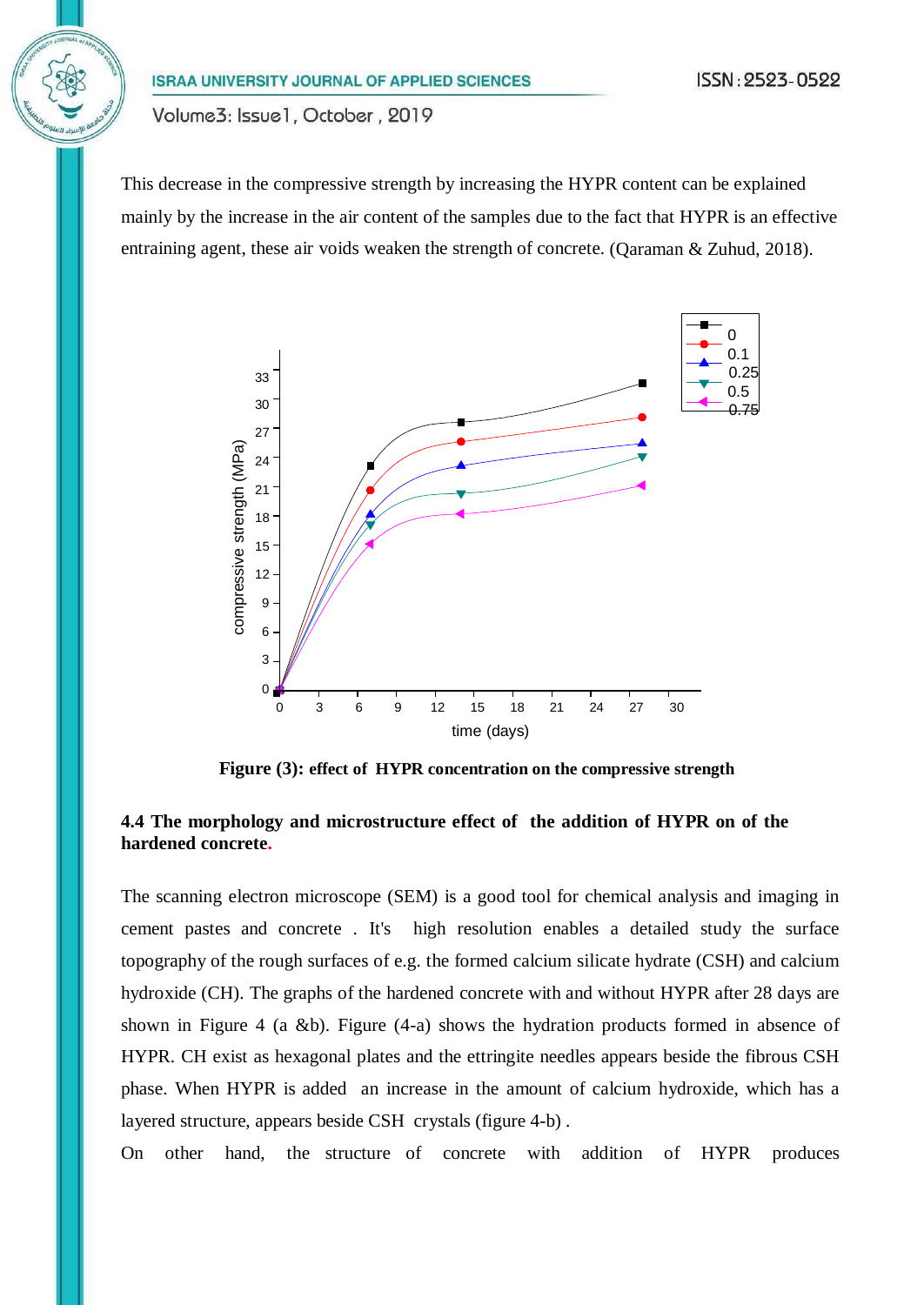Volume3: Issue1, October, 2019

a uniform bubbles with small air voids system (80.41 µm) it appear as a more compact system. These results may indicate that HYPR surfactant makes a uniform air void system which construe the decrease of the compressive strength, these results are great confirm previous findings (Qaraman ,2016).





**Figure** (4): **SEM** of hardened concrete after 28 days hydration  $(X = 5000)$ . **a) Without HYPR b) With 0.02% HYPR**

# **5. Conclusion:**

The following conclusion were obtained from the experimental observation:

- a. The addition of HYPR enhanced the workability and reduced slump loss problem of concrete.
- b. The addition of HYPR increase the slump without any segregation.
- c. The air content adversely affected the compressive strength which weaken the strength of the concrete.
- d. The air content increase by increasing HYPR concentration.
- e. 0.5% HYPR by cement weight is the optimum content of HYPR ; the using of higher dosage does not show any effective improvement to the slump.